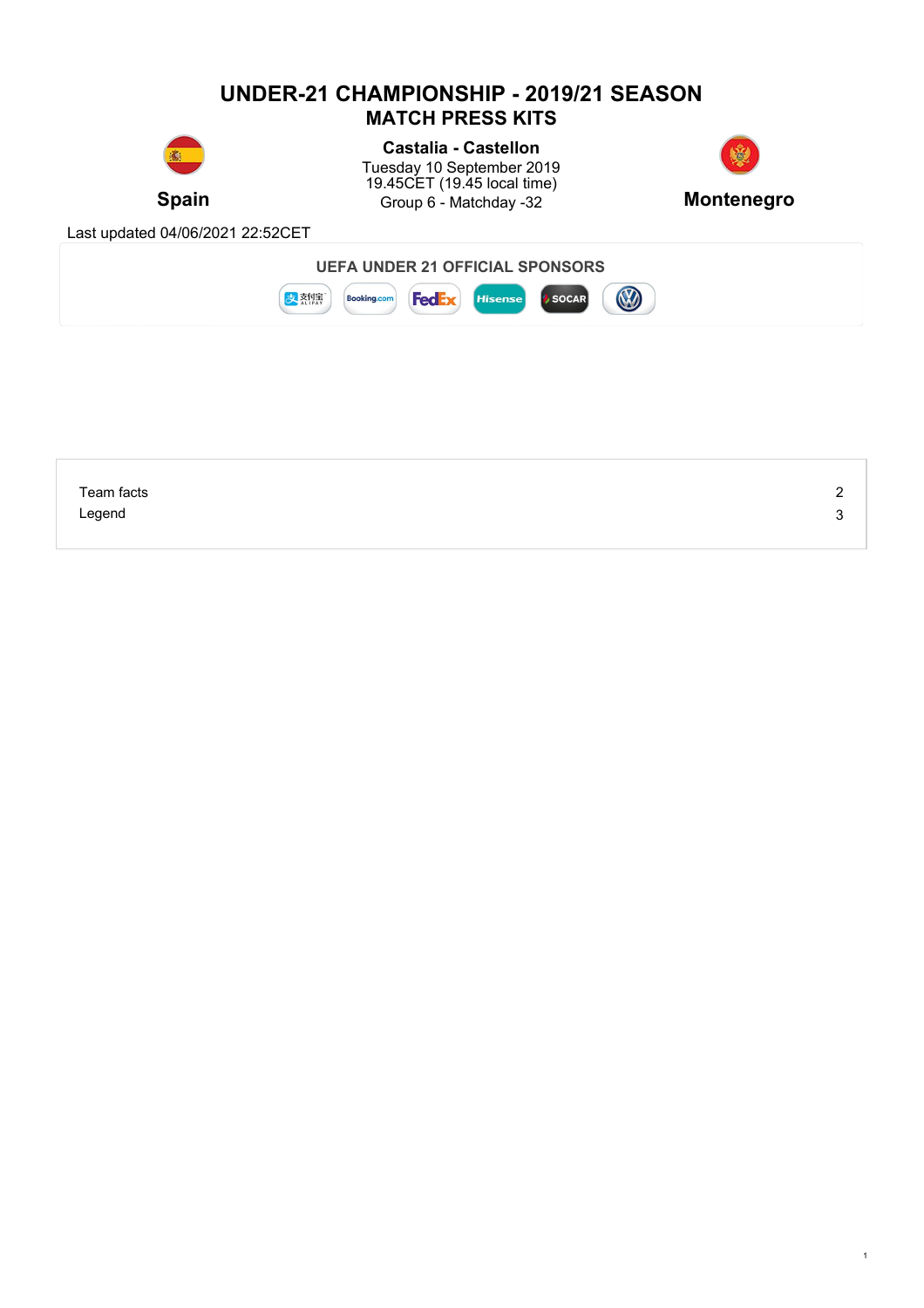2

# **Team facts**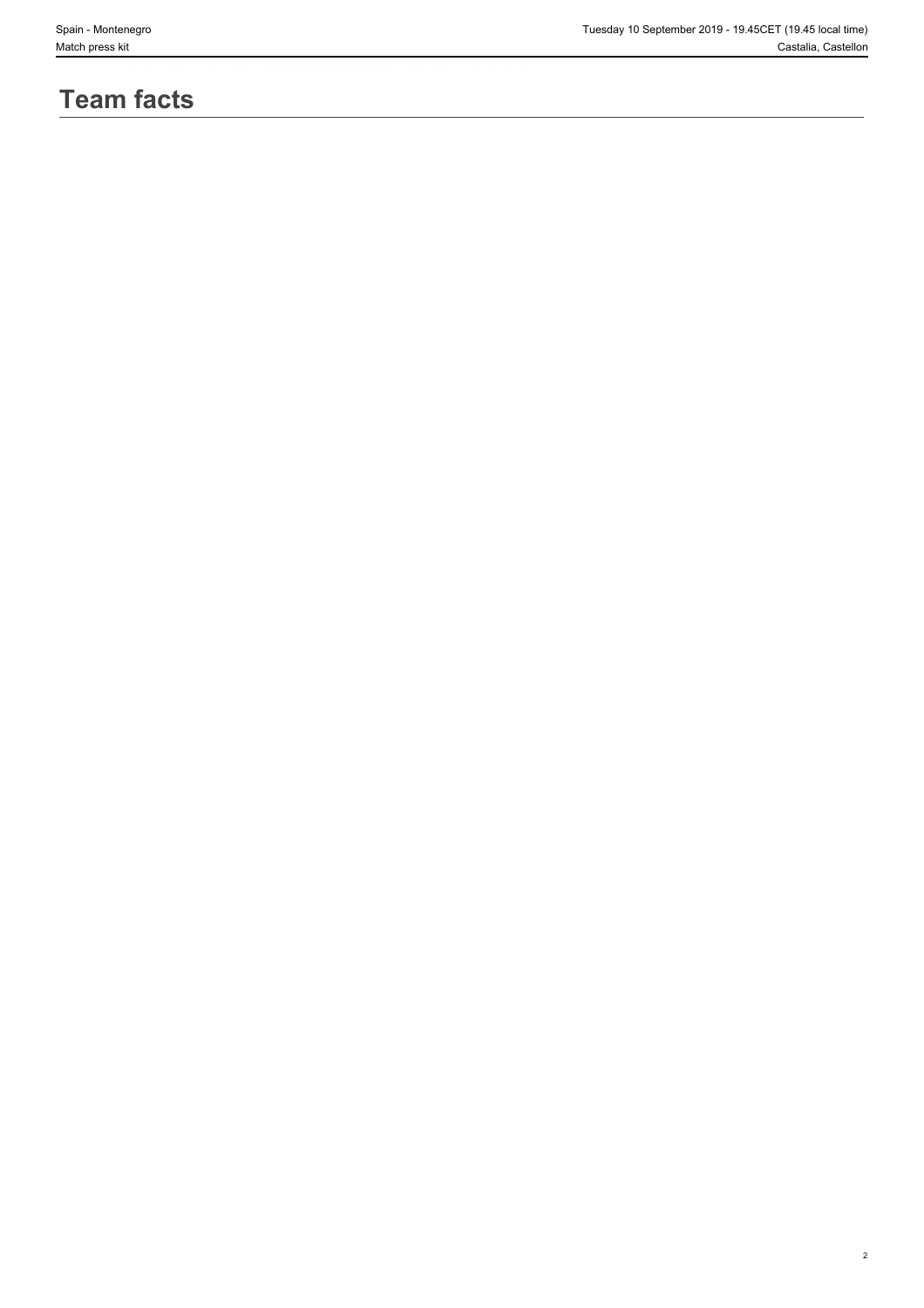# **Legend**

### **:: Squad list**

**No:** number **DoB:** date of birth **Qual:** qualifying **FT:** final tournament **Pld:** played **Gls:** goals **Overall U21:** all-time qualifying and final tournament data

#### **:: Match officials**

**Nat:** nationality **DoB:** date of birth

**Under-21:** Total matches officiated in the UEFA European U21 Championship including all qualifying round matches. Matches as the fourth official are not included in these statistics. These are the official statistics considered valid for communicating official records in the competition.

**UEFA:** Total matches officiated in all UEFA competitions including all qualifying round matches. Matches where the official has acted as the fourth official are not included in these statistics. These are the official statistics considered valid for communicating official records in the competition.

#### **:: Group statistics/Tournament schedule**

**Pos:** position **Pld:** played **W:** won **D:** drawn **L:** lost **GF:** goals for **GA:** goals against **Pts:** points

#### **:: NOTE: All-time statistics**

Goals totals include the outcome of disciplinary decisions (eg. match forfeits when a 3-0 result is determined). Goals totals do not include goals scored from the penalty mark during a penalty shoot-out.

# **Competitions**

**UCL**: UEFA Champions League **ECCC**: European Champion Clubs' Cup **UEL**: UEFA Europa League **UCUP**: UEFA Cup **UCWC**: UEFA Cup Winners' Cup **SCUP**: UEFA Super Cup **UIC**: UEFA Intertoto Cup **ICF**: Inter-Cities Fairs Cup

#### **Club competitions National team competitions**

| <b>EURO:</b> UEFA European Football Championship |  |
|--------------------------------------------------|--|
| <b>WC: FIFA World Cup</b>                        |  |
| <b>CONFCUP: FIFA Confederations Cup</b>          |  |
| <b>FRIE:</b> Friendly internationals             |  |
| <b>U21FRIE:</b> Under-21 friendly internationals |  |
| U21: UEFA European Under-21 Championship         |  |
| U17: UEFA Under-17 Championship                  |  |
| U16: UEFA European Under-16 Championship         |  |
| U19: UEFA Under-19 Championship                  |  |
| U18: UEFA European Under-18 Championship         |  |
| <b>WWC: FIFA Women's World Cup</b>               |  |
| <b>WEURO: UEFA European Women's Championship</b> |  |
| <b>Other abbreviations</b>                       |  |

# **Competition stages**

| F: Final                           | <b>GS:</b> Group stage             | (aet): After extra time                            | pens: Penalties               |
|------------------------------------|------------------------------------|----------------------------------------------------|-------------------------------|
| <b>GS1: First group stage</b>      | <b>GS2:</b> Second group stage     | <b>No.: Number</b>                                 | og: Own goal                  |
| <b>3QR:</b> Third qualifying round | <b>R1:</b> First round             | ag: Match decided on away                          | <b>P</b> : Penalty            |
| R2: Second round                   | <b>R3:</b> Third round             | qoals                                              | agg: Aggregate                |
| <b>R4:</b> Fourth round            | <b>PR:</b> Preliminary round       | <b>PId:</b> Matches played                         | AP: Appearances               |
| <b>SF: Semi-finals</b>             | <b>QF:</b> Quarter-finals          | <b>Pos.: Position</b>                              | <b>Comp.: Competition</b>     |
| $R16$ : round of 16                | <b>QR:</b> Qualifying round        | <b>Pts: Points</b>                                 | <b>D</b> : Drawn              |
| R32: Round of 32                   | <b>1QR: First qualifying round</b> | R: Sent off (straight red card) DoB: Date of birth |                               |
| <b>1st:</b> first leg              | <b>2QR:</b> Second qualifying      | <b>Res.: Result</b>                                | <b>ET:</b> Extra Time         |
|                                    | round                              | sg: Match decided by silver                        | <b>GA:</b> Goals against      |
| 2nd: second leg                    | FT: Final tournament               | qoal                                               | t: Match decided by toss of a |
| PO: Play-off                       | <b>ELITE:</b> Elite round          |                                                    | coin                          |
| <b>Rep: Replay</b>                 | 3rdPO: Third-place play-off        | <b>GF:</b> Goals for                               | W: Won                        |
| PO - FT: Play-off for Final        | <b>GS-FT:</b> Group stage – final  | gg: Match decided by golden Y: Booked              |                               |
| Tournament                         | tournament                         | qoal                                               | $L:$ Lost                     |
|                                    |                                    | Y/R: Sent off (two yellow                          | <b>Nat.: Nationality</b>      |
|                                    |                                    | cards)                                             | N/A: Not applicable           |

**f**: Match forfeited